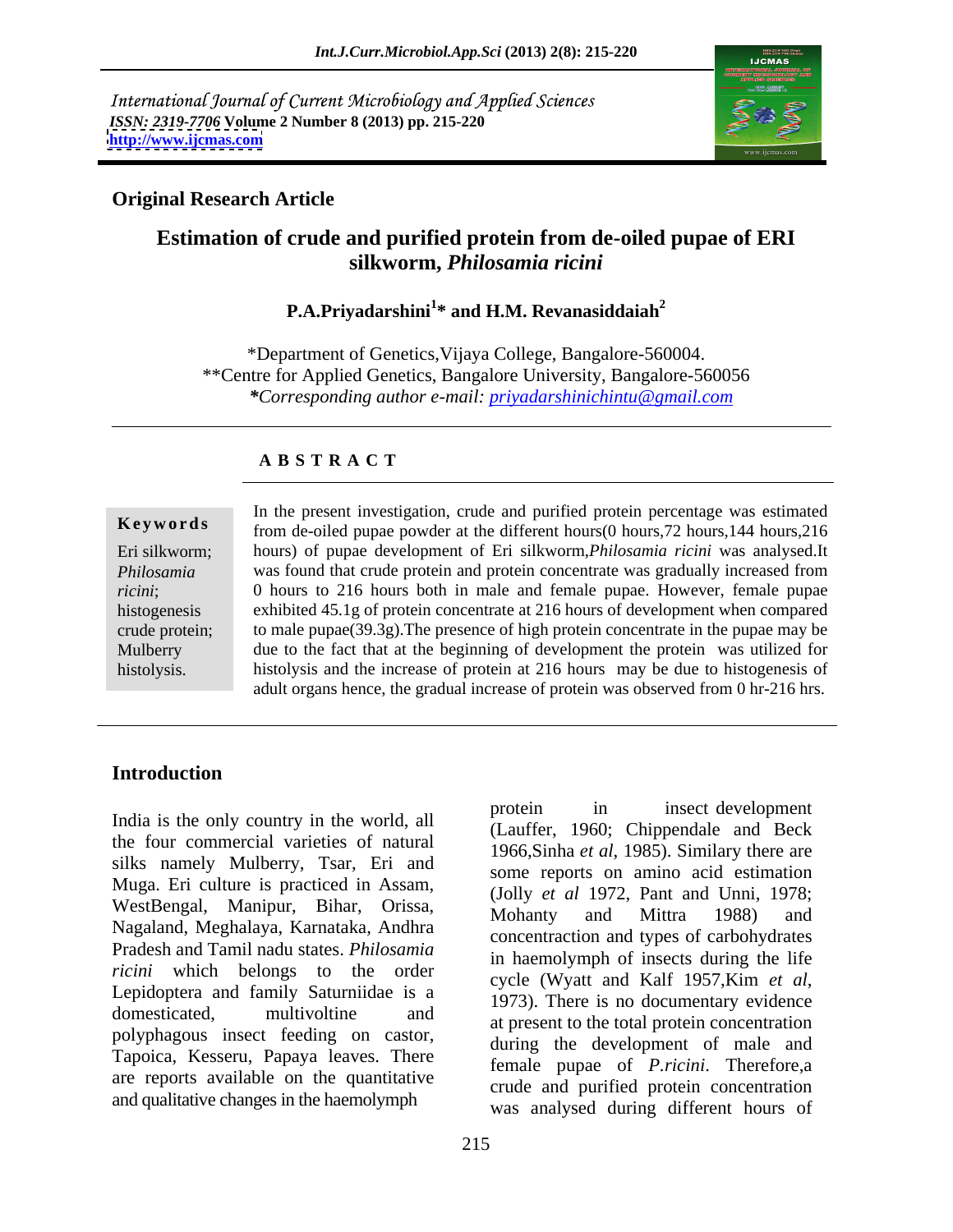pupal development in *P.ricini* has been made in present paper. This total protein

domesticated Eri silkworm *Philosamia*  material. The young age to late age Eri silkworm larvae reared under the standard condition of temperature and humidity fed with castor leaves. The life cycle of *P.ricini* is similar to *Bombyx mor*i in The pupae at every 72 hrs of below. development(0 hrs,72 hrs,144 hrs and 216 hrs) were selected and the male and female pupae were separated based on genital **oiled male and female pupae powder of**<br>**Eri** silkworm. *Philosamia ricini* marking. The summarking of the summarking. The summarking of the summarking of the summarking of the summarking  $\bm{F}$ 

100g wet weight of male and female pupae were dried separately at 65°C using hot air oven for 3 days and the dried male and female were powdered separately using mortar and pestle. The powdered pupae were subjected to oil extraction using chloroform adopting Soxhlet method. Now the de-oiled pupae powder is used for

# **male and female pupae powder of** the heat until the acid boils vigorously for<br> **Silkworm** *Philosamia ricini* about 2 hours till oxidation was **Silkworm***, Philosamia ricini*

The silkworm pupae protein was extracted cooled and transferred separately to the from male and female the oiled pupae cound bottom flask with 200ml water. from male and female the oiled pupae from the bottom flask with 200ml water.<br>
nowder of *Philosamia ricini* by changing Further, 45% of Sodium hydroxide powder of *Philosamia ricini* by changing method of Nagaraj and Basavanna (1969).

20g of de-oiled male and female pupae

analysis may provide some clue to separately taken in a 250 ml glass beaker understand the possible role of protein and was agitated for about 20-30 minutes during the pupae development of Eri and kept overnight in a refrigerator silkworm *P.ricini*. The maintained at 5<sup>o</sup>C. Next day the protein **Materials and Methods concentrated hydrochloric acid drop by** The male and female pupae of precipitate was allowed to settle and the *ricini* constituted the experimental was washed with water to bring its pH to respect of development from egg to adult. by using Kjeldhal method as explained powder was soaked in 0.5% aqueous sodium hydroxide solution  $(1 : 10 \text{ w/v})$ was coagulated at pH 4 by adding drop by the side of the beaker. The supernatant was decanted. The precipitate neutral and filtered in a Buchner funnel. The protein precipitate obtained was repeatedly pressed in blotting paper to remove the moisture content and the extracted protein per cent was estimated by using Kjeldhal method as explained below.

### **Estimation of protein per cent in the de oiled male and female pupae powder of Eri silkworm,** *Philosamia ricini* **following Kjeldhal method [IS : 7874 (Part I) 1975]**

protein extraction. added. The flask was placed in an inclined **Extraction of protein from de-oiled**  ionic concentration (pH) and cell (NaOH) solution was added to make the disruption techniques following the solution alkaline by the side of the flask 0.5 grams of de-oiled male and female pupae powder of Eri silkworm,*Philosamia ricini* was transferred separately to the Kjeldahl flask, to this 5 g potassium sulphate, 0.25 g of copper sulphate and 25ml of concentrated sulphuric acid was position and heated below the boiling point of acid until frothing ceases. Increase the heat until the acid boils vigorously for about 2 hours till oxidation was completed. The contents of the flask were cooled and transferred separately to the round bottom flask with 200ml water. Further, 45% of Sodium hydroxide (so that it does not mix at once with the acid solution, but forms a layer below the acid layer). The apparatus was arranged in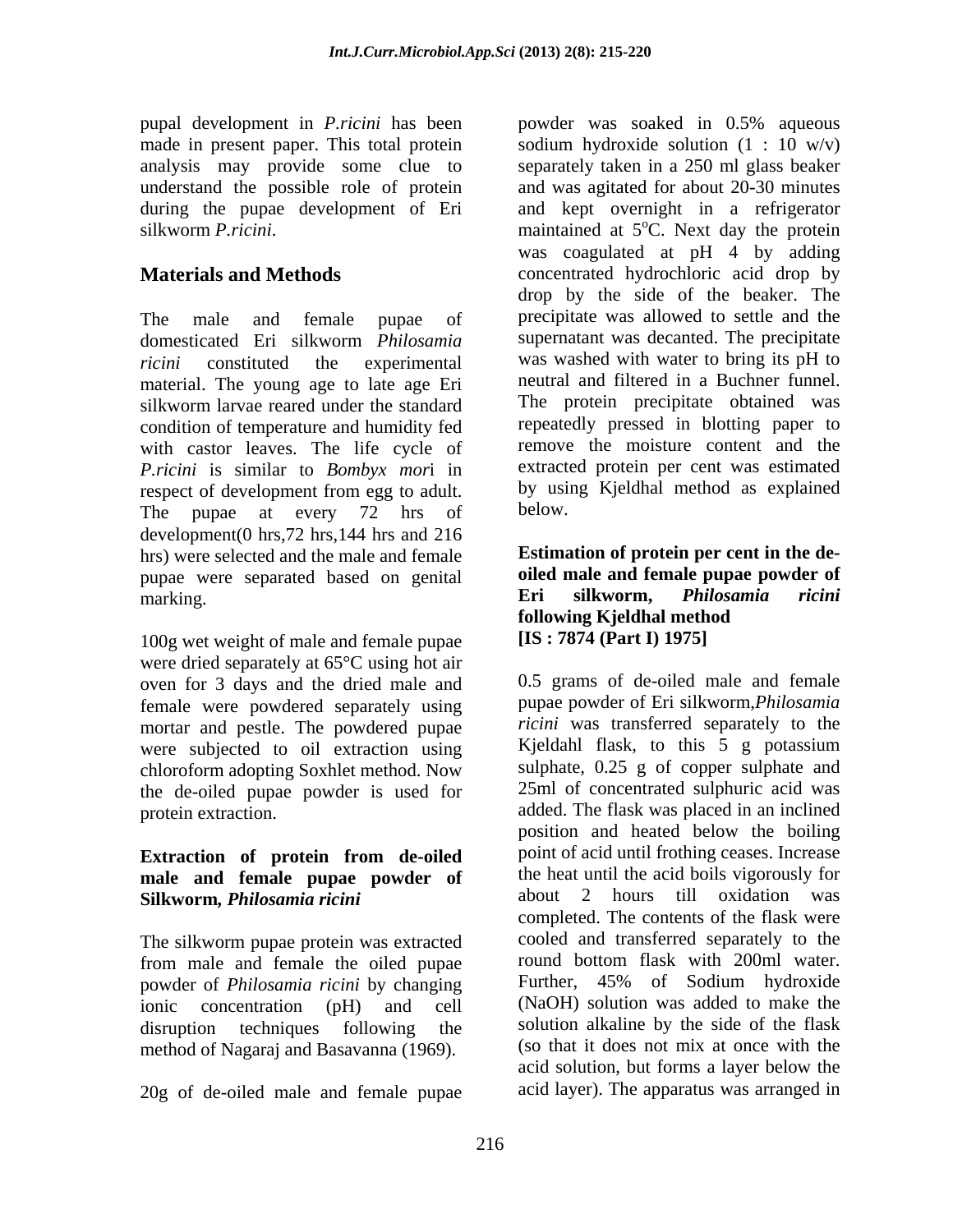such a way that the tip of the dip-tube 72.375%-80.56% and similar increase in extends below the surface of the standard protein per cent was seen in female with Sulphuric acid solution in receiver. The  $72.5\% - 93.875\%$  (Table-1). contents of the flask was mixed by shaking the distilled until ammonia passed over into the standard Sulphuric acid (0.25N) solution when end point is reached (red to for the commercial exploitation. However, vellow) The blank experiment was carried there is no evidence to show that waste yellow). The blank experiment was carried there is a new to remove the experimental error. The material out to remove the experimental error. The protein percent was calculated by multiplying the per cent of nitrogen with animal protein factor  $(N \times 6.25)$  the total nitrogen was calculated using the following equation: percent and extraction of protein in

Total Nitrogen = Vol. of NaOH consumed<br>Eri silkworm.  $\times$  Normality of Sodium Hydroxide  $\times$  100

estimate the nitrogen per cent and crude errowth.development.morphogenesis and protein per cent of the de-oiled pupae

The analysis of total crude protein per cent in deoiled pupae powder of male and female Eri silkworm *Philosamia ricini* at different hours of development revealed that there is a gradual increase from 0 hrs- 216 hrs of development i.e. 71.37%- 79.375% in male and similar changes was seen in female with 71.5%-88% (Table-1) However, the amount of protein extracted from 100g of deoiled pupae powder at different hours of development showed variation in male with 21.6g, 24.15g, 43.85g, 39.3g and female with 17.7g, 41.7g, 37.45g, 45.1g at 0hrs,72 hrs,144 hrs and 216 hrs.(Table-1).

The analysis of purified protein from deoiled pupae powder revealed gradual increase in both male and female during different hours of development from 0 hrs- 216 hrs. Male showed variation with

72.375%-80.56% and similar increase in 72.5%-93.875% (Table-1).

At present Indian sericulture industry has mainly concentrated on the silk production for the commercial exploitation. However, there is no evidence to show that waste generated during silkworm rearing and silk reeling is used for large scale commercial utilization in India. Therefore in the present study an attempt has been made to estimate the protein deoiled pupae powder of male and female Eri silkworm.

× 0.014 /Weight of the sample Protein have always been interesting The above method was also followed to because of their potential role in powder. of insects Kar *et al.,* (1994). The insect **Result and Discussion** Lauffer (1943) on silkworm *Bombyx mori.* biochemical tool for insect biochemists growth,development,morphogenesis many intermediary of metabolic pathway haemolymph protein was observed by Afterwards a series of detailed physico chemical studies of silkworm was made by Wyatt (1961) and Tojo *et al.,* (1980).

> The analysis of the result with regard to estimation of protein per cent in the deoiled pupae of male and female Eri silkworm was shown the lowest percent in male and highest in female.This is in agreement with the finding of Doira and Kawaguchi (1972).

> The analysis of the result of the extraction of protein concentrate of deoiled powder of male and female pupae at different hours revealed at about 50% of protein can be extracted. It is also observed that there is variation in protein concentrate of male and female pupae of Eri silkworm. The presences of higher protein concentrate in male female are due to the histolysis and histogenesis of adult organs.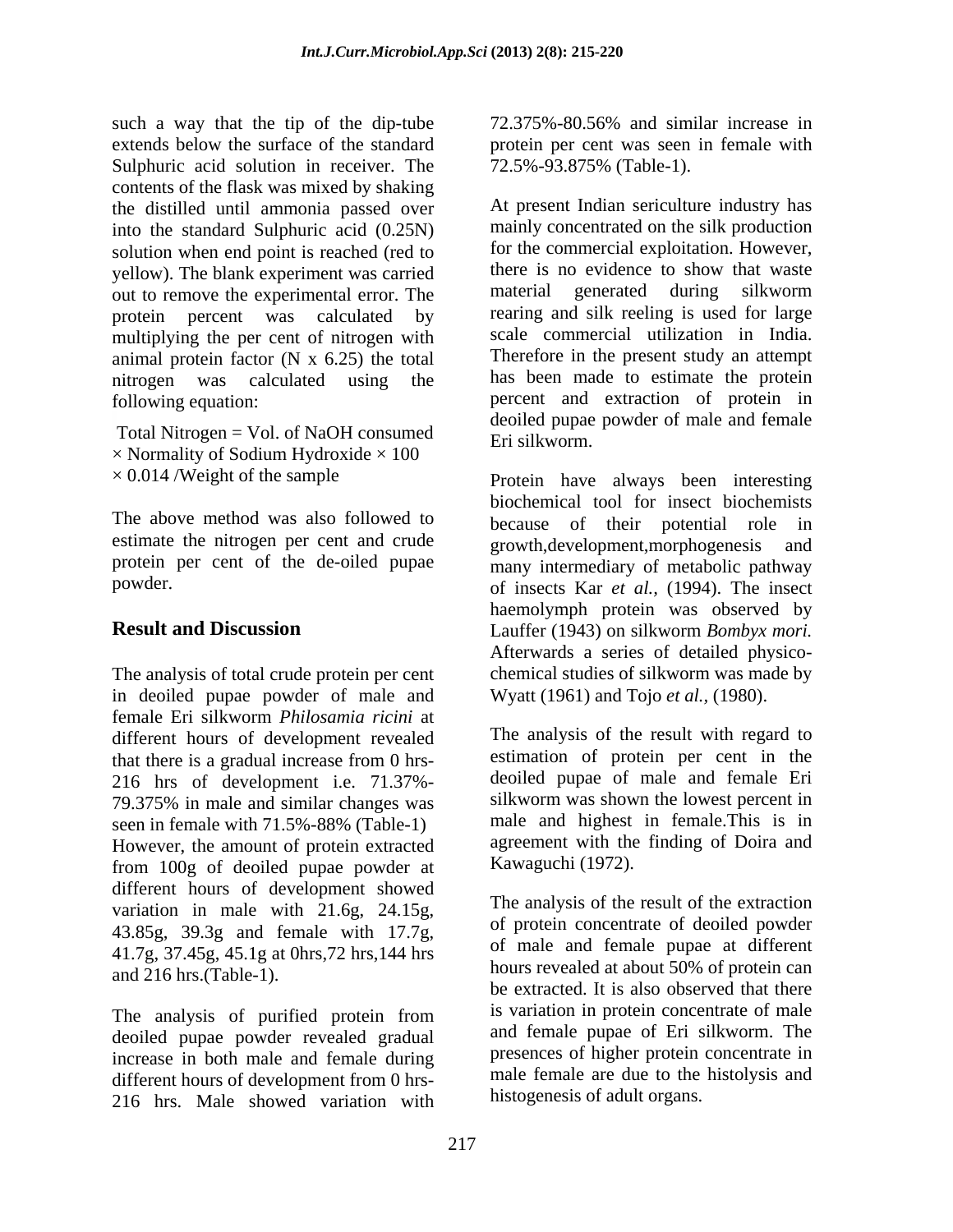|           | S.No   Nitrogen% and                                                                                   |             | 0 Hrs                                                                                       | <b>72 Hrs</b>                                                                                                                                        |                              | <b>144 Hrs</b>           |                          | <b>216 Hrs</b>                                   |                                                                                      |
|-----------|--------------------------------------------------------------------------------------------------------|-------------|---------------------------------------------------------------------------------------------|------------------------------------------------------------------------------------------------------------------------------------------------------|------------------------------|--------------------------|--------------------------|--------------------------------------------------|--------------------------------------------------------------------------------------|
|           | Protein                                                                                                | <b>Male</b> | Female                                                                                      | <b>Male</b>                                                                                                                                          | Female                       | <b>Male</b>              | Female                   |                                                  | Male Female                                                                          |
|           | Nitrogen % in<br>crude de-oiled<br>powder(N)                                                           | 11.42       | 11.44                                                                                       | 11.88                                                                                                                                                | 11.89                        | 11.94                    | 13.3                     | 12.7                                             | 14.08                                                                                |
| $\bigcap$ | Estimation<br>protein $(N\times 6.25)$<br>per cent in de-<br>oiled<br>pupae<br>powder                  |             | $71.37$ $71.5$ $11.42\times6.25$ $(11.44\times6.25)$                                        | $74.25$<br>(11.88×6.25)                                                                                                                              | 74.31<br>$(11.89\times6.25)$ | $74.625$<br>(11.94×6.25) | $83.125$<br>(13.3×6.25)  |                                                  | $\begin{array}{c c} 79.375 & 88 \\ (12.7\times6.25) & (14.08\times6.25) \end{array}$ |
|           | Amount<br>protein obtained<br>de-oiled<br>pupae<br>powder<br>per<br>$\frac{100g}{g}$                   | 21.6        | 17.7                                                                                        | 24.15                                                                                                                                                | 41.7                         | 43.85                    | 37.45                    | 39.3                                             | 45.1                                                                                 |
|           | Nitrogen % in<br>purified protein<br>de-oiled<br>from<br>pupae<br>powder(N)                            | 11.58       | 11.60                                                                                       | 11.90                                                                                                                                                | 11.93                        | 12.23                    | 13.82                    | 12.89                                            | 15.02                                                                                |
|           | Estimation<br>extracted<br>protein( $N\times6.25$ )<br>from<br>per cent<br>de-oiled<br>pupae<br>powder |             | $\begin{array}{c c} 72.375 & 72.5 \\ (11.58 \times 6.25) & (11.60 \times 6.25) \end{array}$ | $\begin{array}{ c c c c c c } \hline 74.375 & 74.562 & 76.43 \\ \hline (11.90\times6.25) & (11.93\times6.25) & (12.23\times6.25) \hline \end{array}$ |                              |                          | $86.375$<br>(13.82×6.25) | 80.56<br>$(12.89\times6.25)$ $(15.02\times6.25)$ | 93.87                                                                                |

**Table.1** Estimation of protein percent, extraction of protein(g) and estimation of protein percent from extracted protein in male and female de-oiled pupae powder in Eri silkworm, *Philosamia ricini*

**Figure.1** Estimation of crude protein percent in deoiled pupae powder.

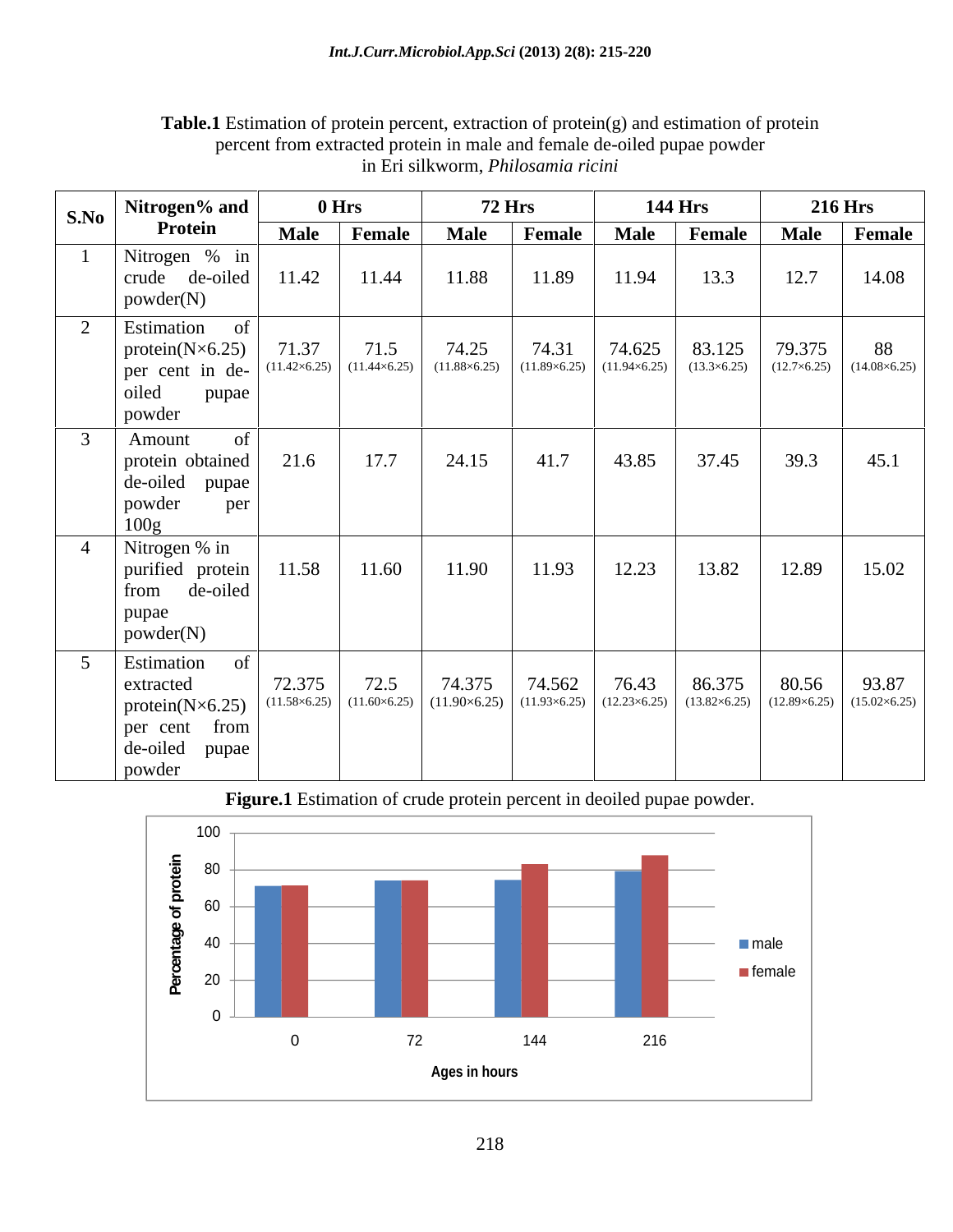

**Figure. 2** Extraction of protein from deoiled pupae powder (100 gm).



**Figure.3** Estimation of extracted protein percent in deoiled pupae powder.

These events are mediated by pupae fat Pharmacological studies show that body which serves as a transient depot of silkworm pupas are alimental for and Hasegawa (1974). It has been reported *al.,*2001; Chang Kee *et al.,* 2002; Hu *et al.,* 2005). Since pupae is rich in protein it can be sold for fertilizer, biogas (Viswanath and Nand, 1994, feed stuff (Nandeesha *et al*.,1990) and other extraction of protein concentrates of

Furthermore, Yang (2002) also reported<br>presence of 35-45% proteins. This that silkworm pupas have been used as Chinese traditional medicines since method which gave a similar result of 35ancient time.

cell constituent as suggested Yamashita increasing immunity, protecting the liver that silk protein hydrolyses are one of pupa showed that it contains 55-60% ingredients in cosmetics industries which protein, 25-30% lipid, 4.96% fiber, and can improve skin look and cover skin other substances, thus indicating that it problem (Kato *et al.*,1998;Yamada *et*  could be a good protein source for various Pharmacological studies show that silkworm pupas are alimental for and preventing cancer. Proximate analysis purposes (Yang *et al.,* 2002; Rangacharyulu *et al.,* 2003). method which gave <sup>a</sup> similar result of 35- <sup>0</sup>

agricultural purposes. deoiled male and female pupae at different From the above experimental analysis of stages of development revealed the presence of 35-45% proteins. This experiment was repeated using Lowry's